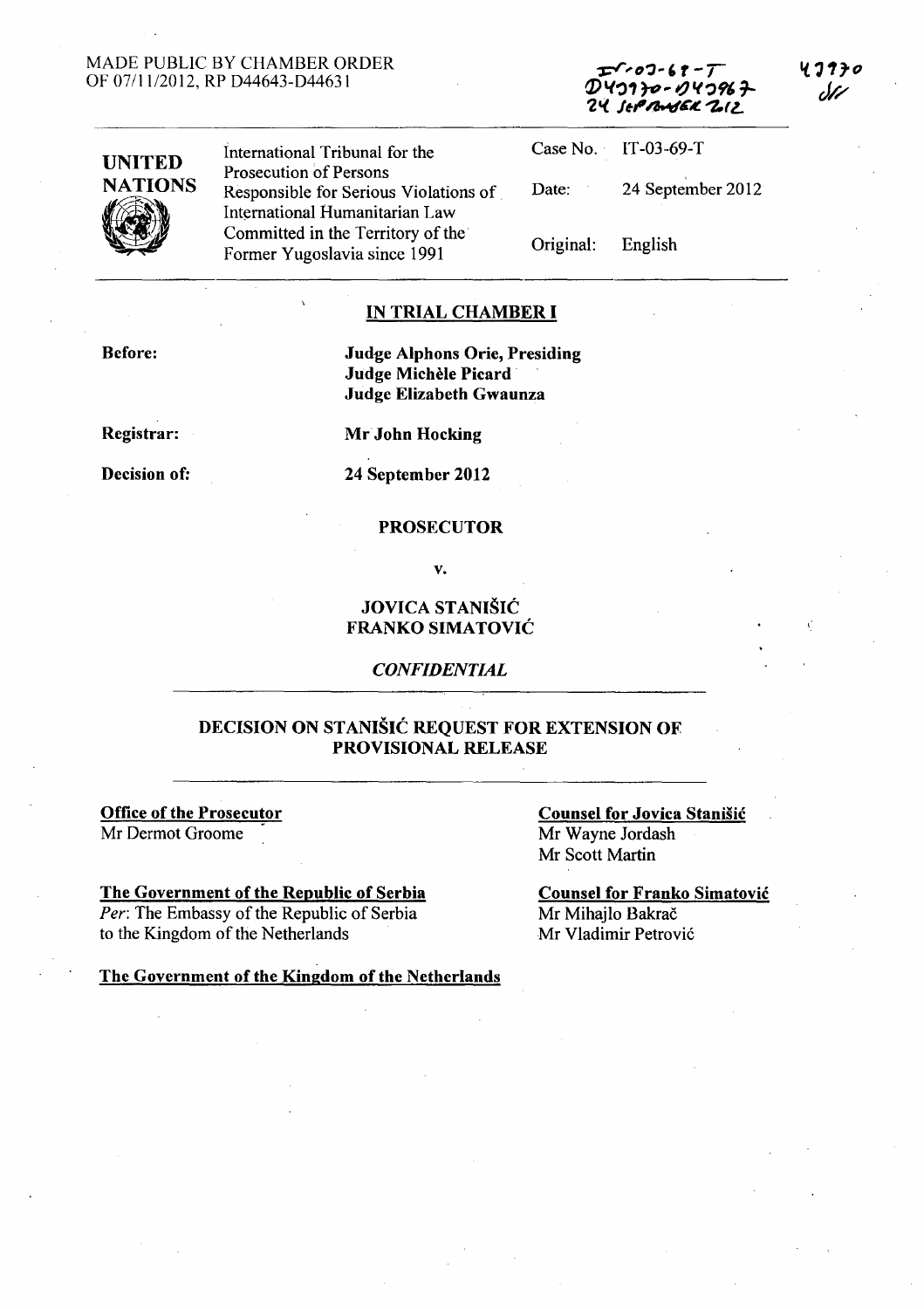# **I. PROCEDURAL HISTORY**

1. On 16 July 2012, the Chamber granted the provisional release of the Accused Jovica Stanišić ("Accused") from 20 July to 4 October 2012 ("Decision").<sup>1</sup> The Chamber found that the Accused's presence at the Tribunal was not required until the closing arguments, which at that time were scheduled for 9 to 11 October 2012.<sup>2</sup>

2. On II September 2012, the Chamber decided that the final trial briefs would be filed one week after the last evidentiary decision in this case and that the hearing of closing arguments would. begin on the third Tuesday after the filing of the final trial briefs. $3$ 

3. On 13 September 2012, the Stanišić Defence requested that the terms of the Accused's provisional release be varied to permit him to return to The Hague five days before the commencement of closing arguments ("Request").<sup>4</sup> On 20 September 2012, the Prosecution sent an informal communication conveying that it does not oppose the Request.

# **II. APPLICABLE LAW**

4. The Chamber recalls and refers to the applicable law governing the provisional release of an Accused as set out in a previous decision.<sup>5</sup>

# **III. DISCUSSION**

5. The Chamber recalls its previous discussion of the criteria of Rule 65 (B) of the Tribunal's Rules of Procedure and Evidence ("Rules") in relation to the provisional release of the Accused.<sup>6</sup> The Chamber has reviewed the reports from the Republic of Serbia ("Serbia") on the Accused's compliance with the conditions of his provisional release.<sup>7</sup> The Chamber remains satisfied that the Accused, if his provisional release is extended, will appear for trial and that he will not pose a danger to any victim, witness, or other person.

Decision on the Stanišić Defence Request for Provisional Release, 16 July 2012 (Confidential), paras 15 (3)(a) and (c); Decision on the Conditions of the Accused Stanišić's Provisional Release, 24 August 2012 (Confidential) ("Decision on Conditions").

Decision, para. 14.

Decision on Requests related to Final Trial Briefs and Revised Scheduling Order, 11 September 2012.

<sup>4</sup>  Second Stanišić Defence Request to Vary the Terms of Stanišić's Provisional Release Decision on the Stanišić Defence Request for Provisional Release of 16 July 2012, 13 September 2012 (Confidential), para. 3.

 $5<sub>5</sub>$ Decision on the Stanišić Defence Request for Provisional Release during the Winter Recess, 19 December 2011 (Confidential), paras 6-7.

 $\overline{6}$ Decision, para. 7; Decision on Conditions, p. 1.

 $\overline{7}$ Republic of Serbia Reports regarding Provisional Release of the Accused Jovica Stanišić of 3, 13, 15, 16,23, and 31 August 2012, and 7, 12 September 2012 (Confidential and *Ex Parte)* and 21 September 2012 (Confidential).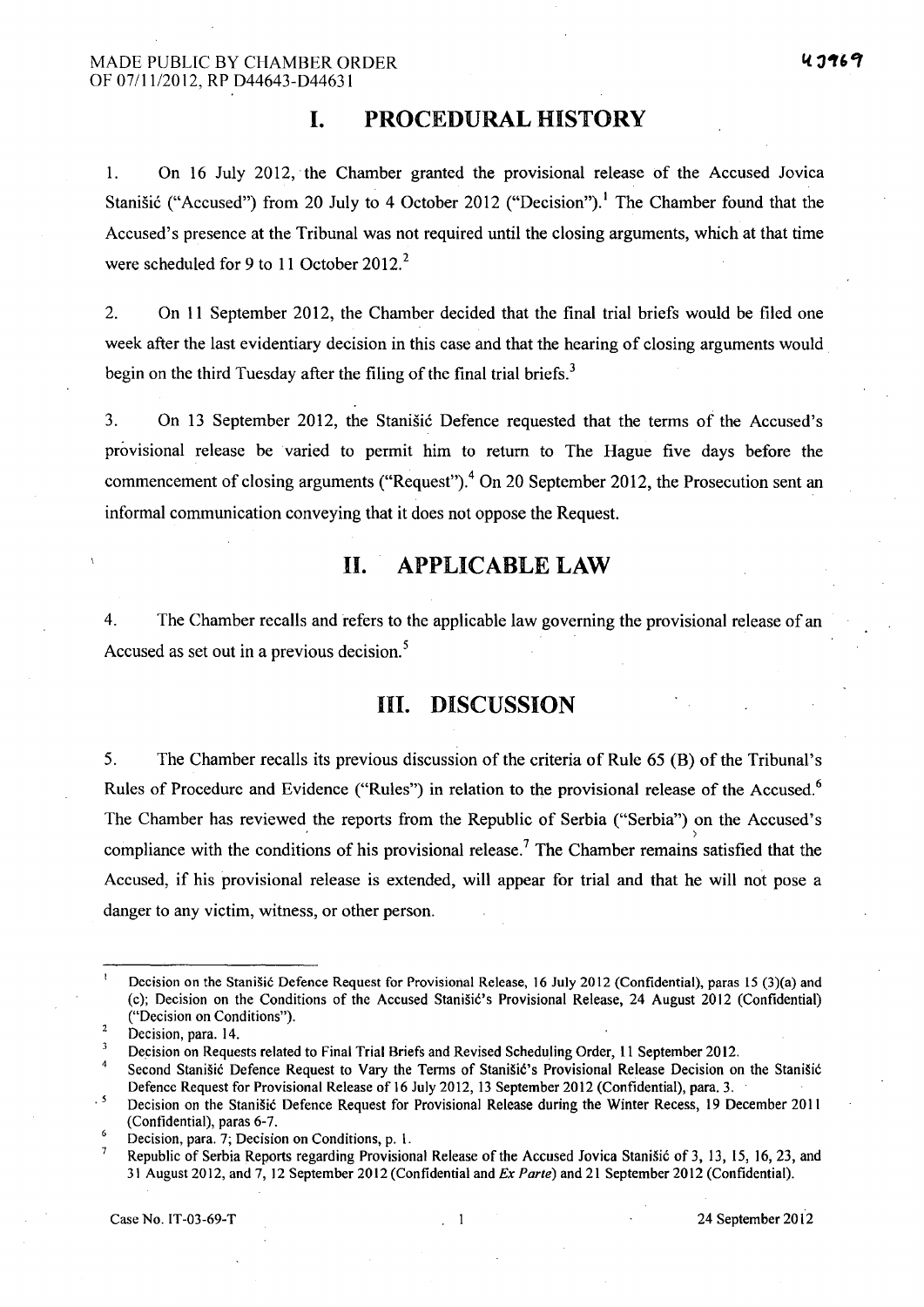### MADE PUBLIC BY CHAMBER ORDER OF 07111/2012, RP 044643-044631

6. The Chamber now turns to whether it would be appropriate to extend the Accused's provisional release. The Chamber recalls its previous discussion in this respect.<sup>8</sup> In the Decision, the Chamber set conditions for monitoring, treating, and reporting on the Accused's health, which include that the Reporting Medical Officer ("RMO") put questions to the Accused by telephone once every three weeks.<sup>9</sup> The Chamber has reviewed the reports on the Accused's health and treatment prior to and during his provisional release.<sup>10</sup> The Chamber has not received information suggesting that an extension of the Accused's provisional release would obstruct the Accused's medical treatment. The Chamber will instruct the RMO to consult the Accused's treating doctors and provide further information in this respect. The Chamber concludes that, provided the Accused's treatment is not obstructed, an extension of the Accused's provisional release would be appropriate under the conditions set out in the Decision.

7. There are presently no further witnesses scheduled to testify. As matters stand, the Accused's presence at the Tribunal is not required until the closing arguments. The date of the closing arguments will follow the filing of the final briefs, which are to be filed following the date of the last evidentiary decision in this case. The Chamber currently projects that the closing arguments will be heard not later than the end of November or December 2012. The Chamber considers that provisional release uhtil such time is appropriate. Should a request to call a witness in rebuttal or rejoinder be granted, the Chamber will recall the Accused from provisional release. Under these circumstances, the Chamber will extend the Accused's provisional release, with an exact return date to be set as soon as the scheduling of the closing arguments is finalized. The Chamber will closely monitor and carefully consider the effect further developments in the scheduling of the closing arguments may have on the duration of the Accused's provisional release, and may *proprio motu* reconsider whether the Accused's provisional release remains appropriate.

## **IV. DISPOSITION**

8. For the foregoing reasons, pursuant to Rules 54 and 65 ofthe Rules, the Chamber

### GRANTS the Request in part;

INSTRUCTS the RMO to consult with the Accused's treating doctors and report to the Chamber by Friday 28 September 2012 whether an extension of the provisional release of the Accused until December 2012 would in any way obstruct the Accused's medical treatment;

Decision, paras 7-14.

Decision, para. 15 (2)(c); Decision on Conditions, p. 2.